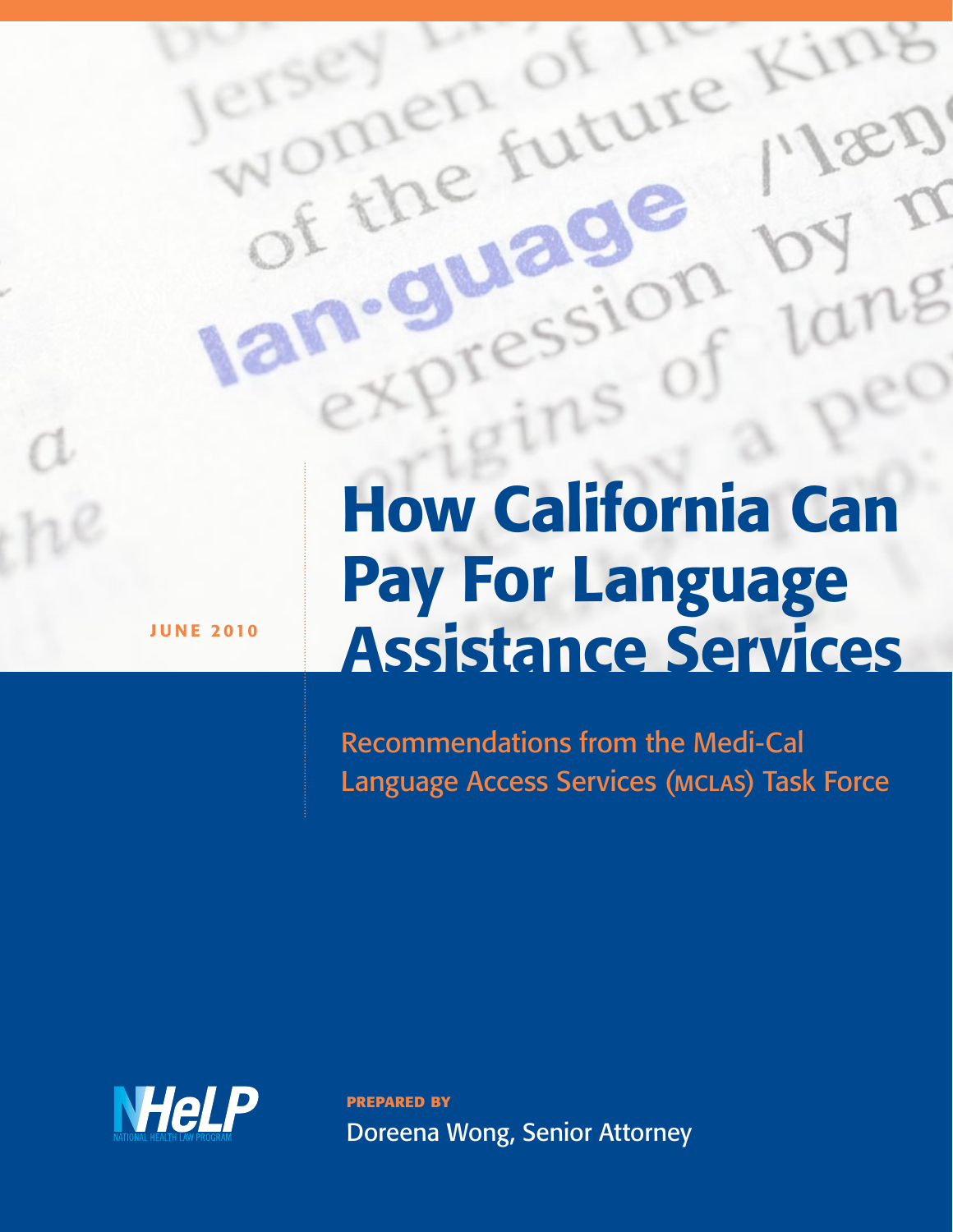# Acknowledgements

This publication was made possible through the generous support of The California Endowment. We are indebted to Ignatius Bau, former Program Director at The California Endowment, who has been supportive of language access issues for many years and our Program Officer, Dianne Yamashiro-Omi.

We would also like to thank the following individuals whose invaluable comments and insights contributed to the completion of this Issue Brief:

National Health Law Program Staff: Mara Youdelman, Senior Attorney; Randy Boyle, Managing Attorney (LA Office); Shira Most, Development Director; Patti Riippa, Communications Director; Shantell Starr, Office Manager; and Maria Rutecki, Law Clerk.

Latino Coalition for a Healthy California: Al Hernandez-Santana, Executive Director; Jeannette Zanipatin, Policy Consultant/Attorney.

Asian and Pacific Islander American Health Forum: Marguerite Ro, Deputy Director.

Lambda Legal: Jennifer Pizer, Senior Counsel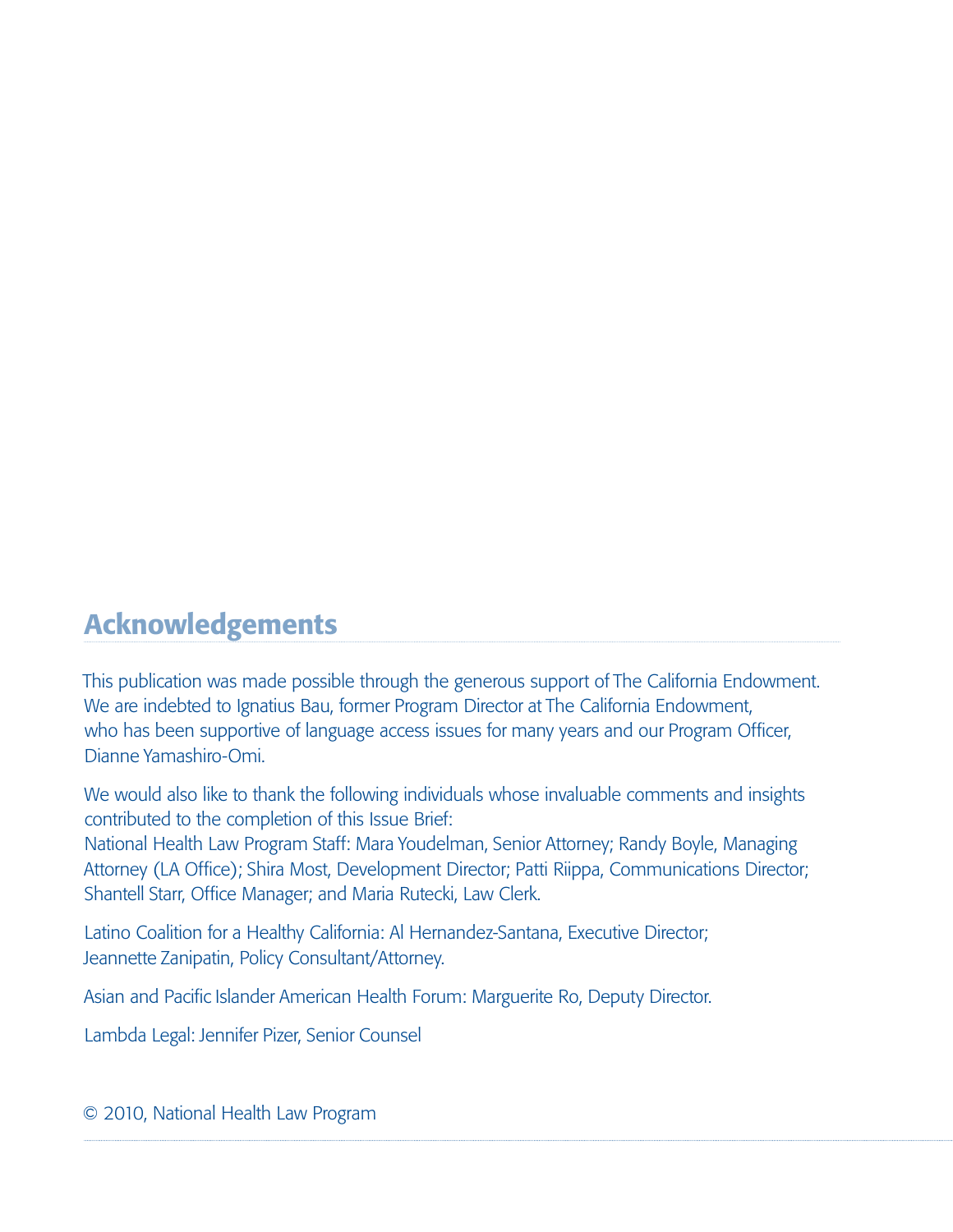# Table of Contents

| 1. Need for Language Assistance Service in California <b>Manual Accepts</b> 2         |  |  |  |  |
|---------------------------------------------------------------------------------------|--|--|--|--|
| <b>II. Paying for Language Assistance Services:</b><br>What Are Other States Doing? 4 |  |  |  |  |
| <b>III. A Proposal for California:</b>                                                |  |  |  |  |
|                                                                                       |  |  |  |  |
|                                                                                       |  |  |  |  |
|                                                                                       |  |  |  |  |
|                                                                                       |  |  |  |  |
|                                                                                       |  |  |  |  |
|                                                                                       |  |  |  |  |
|                                                                                       |  |  |  |  |
|                                                                                       |  |  |  |  |
|                                                                                       |  |  |  |  |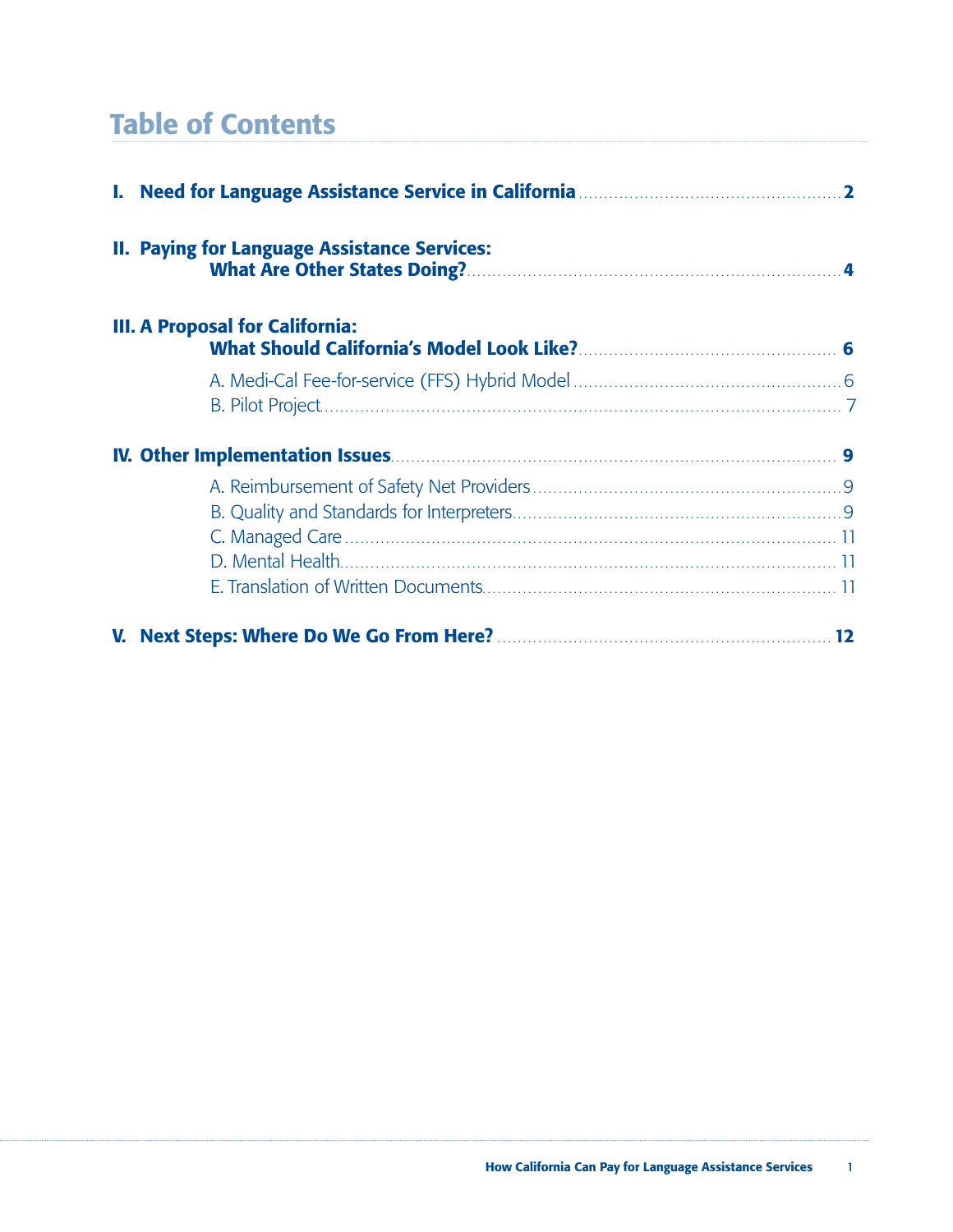# How California Can Pay For Language Assistance Services: Recommendations from the Medi-Cal Language Access Services (MCLAS) Task Force

# I. Need for Language Assistance Services in California

California is one of the nation's most linguistically diverse states, with over 40 percent of its population speaking a language other than English at home, encompassing over 200 languages.<sup>1</sup> Despite the rich diversity of its residents, the lack of both available language services and payments for language services in Medi-Cal's fee-for-service (FFS) program makes it difficult to assess the level or quality of such services.<sup>2</sup> Language assistance services often are not provided or compensated appropriately.

Providing adequate language services improves health outcomes and patient satisfaction, comports with existing federal and state requirements, and achieves long-term cost savings.<sup>3</sup> Language services facilitate effective communication between health care providers and patients, thereby reducing medical errors, ensuring better health outcomes and lessening health disparities. In contrast, language barriers impede access and quality of care and also result in costly, unnecessary testing due to the lack of a thorough patient interview.<sup>4</sup>

All federal fund recipients, including all Medi-Cal providers, must comply with Title VI of the Civil Rights Act of 1964. Title VI prohibits discrimination based on national origin, which federal agencies and the Supreme Court have defined to include language.<sup>5</sup> The Office for Civil Rights of the U.S. Department of Health and Human Services (DHHS) has issued policy guidance that requires all of its recipients of

federal funds to provide meaningful access for limited-English proficient (LEP) persons.<sup>6</sup> Since Medi-Cal is federally funded, Medi-Cal providers should assess the needs of its LEP population; provide competent interpreter and translation services (such as translation of readily understandable print materials); provide notice of the availability of free languageassistance services; train staff; and adopt, monitor and update an adequate language services plan.<sup>7</sup>

Additionally, state contracts and policy letters apply to the Medi-Cal Managed Care (MMC) Program that outline the language access requirements in more detail. The policy letters assist managed care plans provide high-quality, culturally and linguistically appropriate services, including interpreter services and translated materials<sup>8</sup>

Additional state requirements to ensure language access are included in the following laws: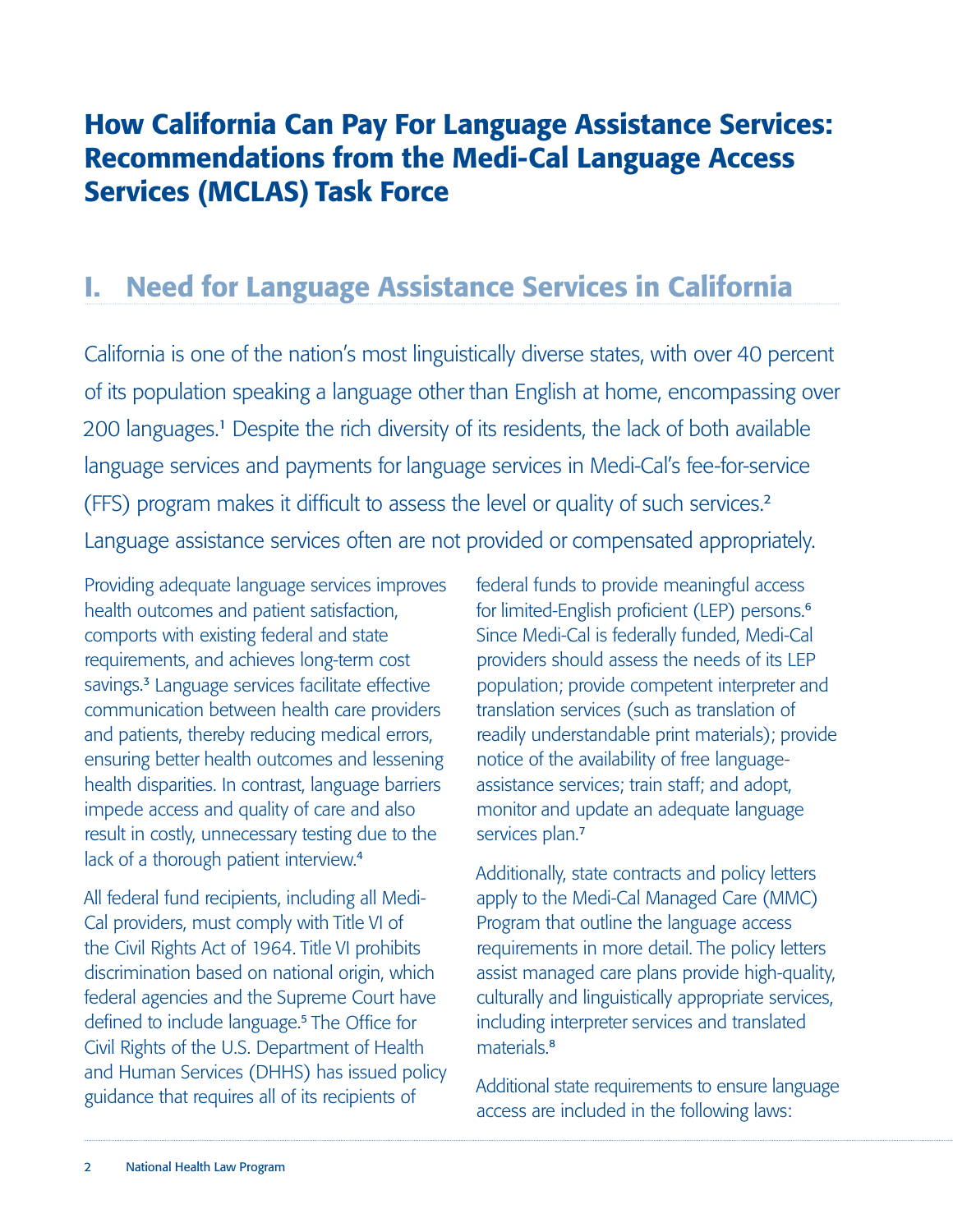- California Government Code §§ 11135– 11139—an anti-discrimination statute analogous to Title VI that applies to state agencies and state-funded entities;
- Dymally-Alatorre Bilingual Services Act of 1973—requires that all state agencies that provide services to a population that is 5 percent or more non-English speaking employ a sufficient number of qualified bilingual persons to provide interpreter and translation services;<sup>9</sup> and
- Kopp Act of 1983—requires that where linguistic barriers exist in general acute hospitals, interpreters or bilingual staff must be available using a 5 percent threshold.<sup>10</sup>

As a result of federal and state requirements, some states have opted to obtain federal matching funds to reimburse language services using various reimbursement models discussed below.<sup>11</sup>

## Formation of MCLAS Task Force

In December 2006, the California Department of Health Care Services (DHCS) met with interested language access stakeholders about proposed Senate Bill 1405.<sup>12</sup> The Medi-Cal Language Access Services (MCLAS) Task Force was subsequently created to develop recommendations for an economical and effective state delivery system and reimbursement mechanism to provide language services for California's Medi-Cal LEP beneficiaries.

The 22 members of the MCLAS Task Force included approximately one-third government officials, one-third providers and practitioners, and one-third consumer representatives and advocates.<sup>13</sup> Many other interested stakeholders attended the MCLAS Task Force meetings and provided input to the final report.14 The work

of the MCLAS Task force was guided by the following principles:<sup>15</sup>

- 1. Effective communication between health care providers and patients is essential to facilitating access to care, reducing health disparities and medical errors, and assuring a patient's ability to adhere to treatment plans.
- 2. Competent health care language services are essential to an effective public health and health care delivery system in a pluralistic society.
- 3. The responsibility to fund language services for LEP individuals in health care settings is a societal one that cannot fairly be assigned to any one segment of the public health or health care community.
- 4. Federal and state governments should establish and fund mechanisms through which appropriate language services are available where and when they are needed by Medi-Cal beneficiaries.
- 5. Because it is important for providing all patients the environment most conducive to positive health outcomes, linguistic diversity in the health care workforce should be encouraged, especially for individuals in direct patient contact positions.
- 6. Quality improvement processes should assess the adequacy of language services provided when evaluating the care of LEP patients, particularly with respect to outcome disparities and medical errors.
- 7. Mechanisms should be developed to establish the competency of those providing language services, including interpreters, translators, and bilingual staff/clinicians.
- 8. Continued efforts to improve primary language data collection protocols are essential to enhance both services for, and research identifying the needs of, the LEP population.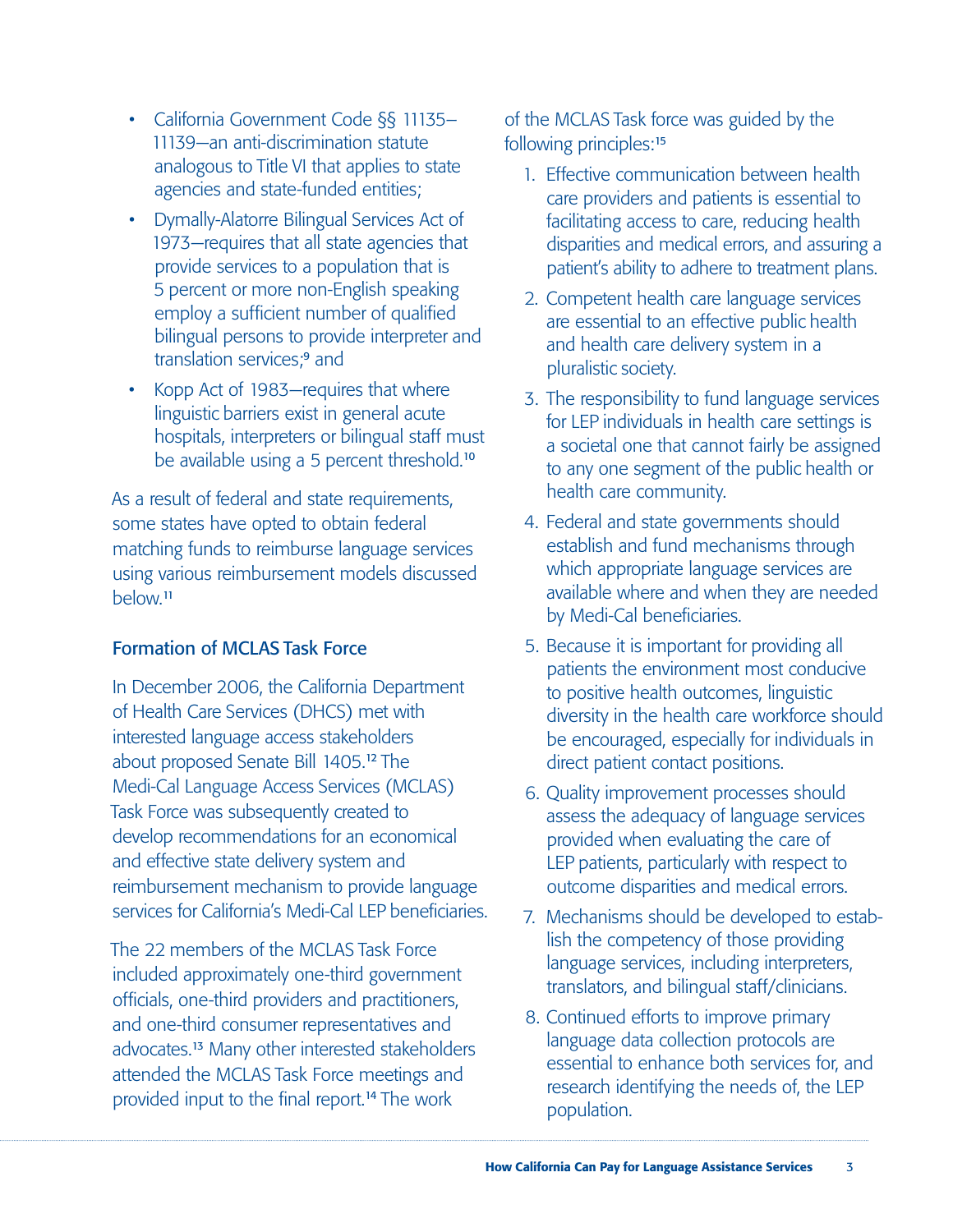# II. Paying for Language Assistance Services: What Are Other States Doing?

In 2000, state Medicaid directors were reminded that federal Medicaid and State Children's Health Insurance Program funds could pay for language assistance activities and services.<sup>16</sup> To date, however, only 13 states and the District of Columbia have taken advantage of the federal matching funds available and directly pay the costs of language services; two others are exploring or developing federal mechanisms to pay for language services in their Medicaid programs.<sup>17</sup> States can draw down federal funds through expensing these services as:<sup>18</sup>

- "Covered services" provided to Medicaid beneficiaries
- Costs for program administration
- Payments made to "disproportionate share hospitals"

States are using four methods to provide and pay for language assistance services:

- Pay the costs of a telephonic language line used by Medicaid providers (Kan.)
- Directly reimburse interpreters (Mont., N.H., Wyo.)
- Directly reimburse providers who hire and pay for interpreters (Iowa, Idaho, Maine, Minn.)<sup>19</sup>
- Contract with language services agencies to reimburse language service providers directly (D.C., Hawaii, Utah, Vt.) or with brokers who arrange services and submit billing to the state agencies (Wash.)

A summary of how states pay for language services in Medicaid and CHIP is included in the chart on the next page.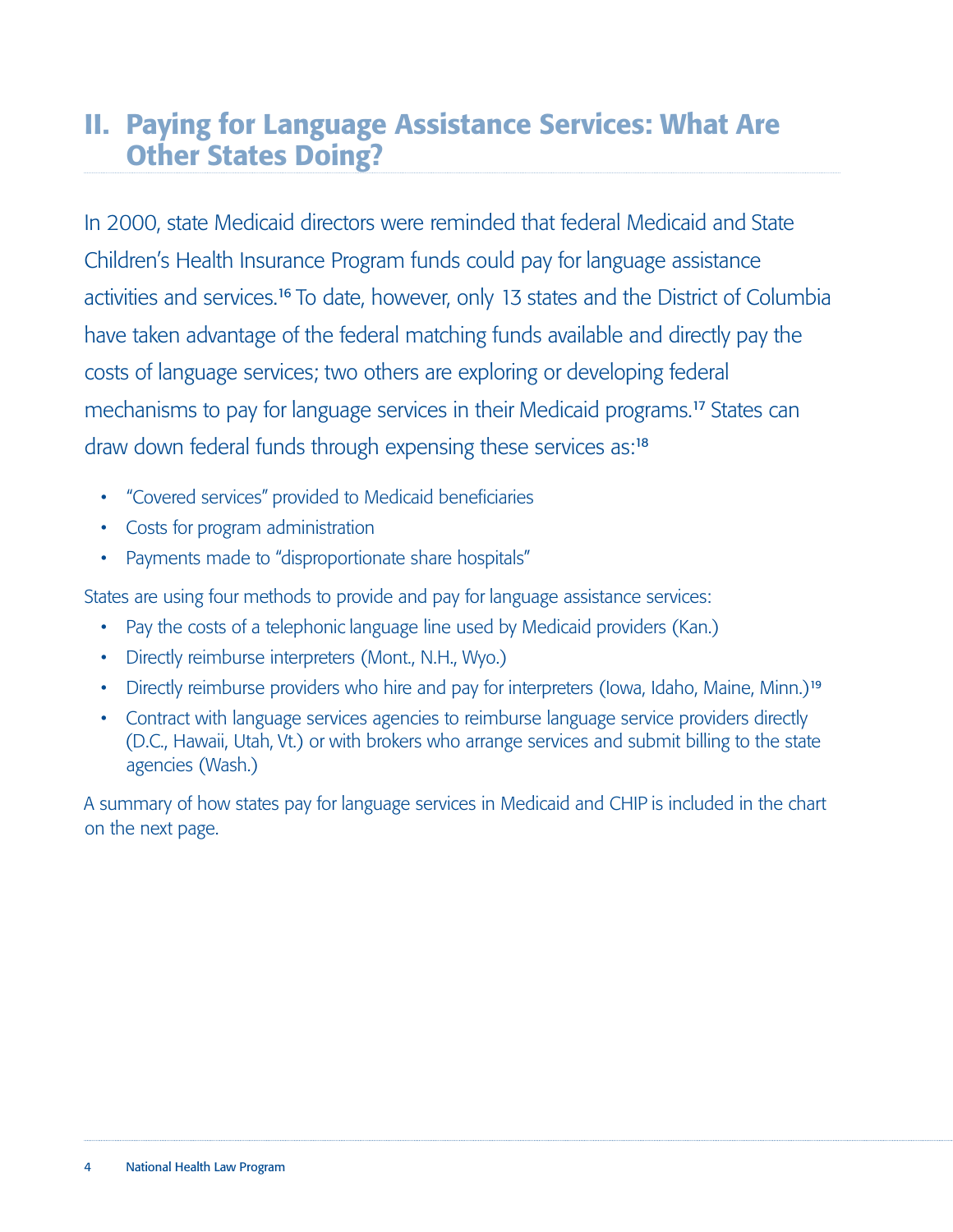| <b>State</b>  | <b>For which</b><br><b>Medicaid and</b><br><b>SCHIP</b><br>enrollees? | <b>Which Medicaid</b><br>and SCHIP<br>providers can<br>submit for<br>reimbursement? | <b>Who does the</b><br>state<br>reimburse?                                               | <b>How much does</b><br>the state pay for<br>language services<br>provided to<br>Medicaid/SCHIP<br>enrollees? | <b>How does the</b><br>state claim its<br>federal share-<br>as a service or<br>administrative<br>expense? | <b>What percentage of</b><br>the state's costs<br>does the federal<br>government pay<br>(FY 2009)? |
|---------------|-----------------------------------------------------------------------|-------------------------------------------------------------------------------------|------------------------------------------------------------------------------------------|---------------------------------------------------------------------------------------------------------------|-----------------------------------------------------------------------------------------------------------|----------------------------------------------------------------------------------------------------|
| D.C.          | Fee-for-service<br>$(FFS)^{20}$                                       | FFS practice $<$ 15<br>employees                                                    | language<br>agencies <sup>21</sup>                                                       | \$135-\$190/hour<br>(in-person)<br>\$1.60/min.<br>(telephonic)                                                | <b>Admin</b>                                                                                              | <b>Medicaid adults</b><br>$(MA-A)-50%$<br><b>Medicaid kids</b><br>$(MA-K)-75%$<br><b>CHIP-84%</b>  |
| <b>Hawaii</b> | <b>FFS</b>                                                            | <b>FFS</b>                                                                          | language<br>agencies                                                                     | \$36/hour (in 15 min.<br>increments)                                                                          | <b>Service</b>                                                                                            | MA-A-54.24%<br>MA-K/CHIP-75%                                                                       |
| lowa          | <b>FFS</b>                                                            | FFS who do not<br>submit cost<br>reports                                            | providers                                                                                | \$60/hour (in 15 min.<br>increments, in-<br>person)<br>\$1.70/min.<br>(telephonic)                            | <b>Service</b>                                                                                            | MA-A-63.51%<br>MA-K-75%<br>CHIP-79.46%                                                             |
| Idaho         | <b>FFS</b>                                                            | <b>FFS</b>                                                                          | providers                                                                                | \$12.16/hour                                                                                                  | <b>Service</b>                                                                                            | MA-A-69.40%<br>MA-K-75%<br>CHIP-83.58%                                                             |
| Kan.          | Managed care                                                          | not applicable<br>(state pays for<br>language line)                                 | <b>EDS</b> (fiscal<br>agent)                                                             | Spanish-\$1.10/min.;<br>other<br>languages-\$2.04/<br>min.                                                    | <b>Admin</b>                                                                                              | MA-A-50%<br>MA-K-75%<br>CHIP-77.27%                                                                |
| Maine         | <b>FFS</b>                                                            | <b>FFS</b>                                                                          | providers                                                                                | Lesser of \$20/15 min<br>or usual and<br>customary fee                                                        | <b>Service</b>                                                                                            | MA-A-64.99%<br>MA-K-75%<br>CHIP-80.49%                                                             |
| Minn.         | <b>FFS</b>                                                            | <b>FFS</b>                                                                          | providers                                                                                | Lesser of \$12.50/<br>15 min or usual and<br>customary fee                                                    | <b>Admin</b>                                                                                              | MA-A-50%<br>MA-K/CHIP-75%                                                                          |
| Mont.         | all Medicaid                                                          | all <sup>22</sup>                                                                   | interpreters                                                                             | Lesser of \$6.25/<br>15 minutes or usual<br>and customary fee                                                 | <b>Admin</b>                                                                                              | MA-A-50%<br>MA-K-75%<br>CHIP-82.19%                                                                |
| N.H.          | <b>FFS</b>                                                            | <b>FFS</b>                                                                          | interpreters<br>(who are<br><b>Medicaid</b><br>providers)                                | \$15/hour<br>\$2.25/15 min. after<br>first hour                                                               | <b>Admin</b>                                                                                              | MA-A-50%<br>MA-K/CHIP-75%                                                                          |
| Utah          | <b>FFS</b>                                                            | <b>FFS</b>                                                                          | language<br>agencies                                                                     | \$28-35/hour<br>(in-person)<br>$$1.10/m$ in ute<br>(telephonic)                                               | <b>Service</b>                                                                                            | MA-A-71.68%<br>MA-K-76.68%<br>CHIP-85.18%                                                          |
| Va.           | <b>FFS</b>                                                            | <b>FFS</b>                                                                          | <b>Area Health</b><br><b>Education</b><br>Center & three<br>public health<br>departments | Reasonable costs<br>reimbursed                                                                                | Admin                                                                                                     | MA-A-50%<br>MA-K/CHIP-75%                                                                          |
| Vt.           | All                                                                   | All                                                                                 | language<br>agency                                                                       | $$15/15$ min.<br><i>increments</i><br>(in-person)                                                             | <b>Admin</b>                                                                                              | MA-A-50%<br>MA-K-75%<br>CHIP-76.11%                                                                |
| Wash.         | All                                                                   | public entities                                                                     | public entities                                                                          | 50% allowable<br>expenses                                                                                     | <b>Admin</b>                                                                                              | MA-A-50%<br>MA-K/CHIP-75%                                                                          |
| Wash.         | All                                                                   | non-public entities                                                                 | brokers;<br>language<br>agencies                                                         | brokers receive<br>administrative fee<br>language agencies<br>receive \$34/hour                               | <b>Admin</b>                                                                                              | MA-A-50%<br>MA-K/CHIP-75%                                                                          |
| <b>WY</b>     | <b>FFS</b>                                                            | <b>FFS</b>                                                                          | interpreters                                                                             | \$11.25/15 min.                                                                                               | <b>Admin</b>                                                                                              | MA-A-50%<br>MA-K/CHIP-75%                                                                          |

The MCLAS Task Force discussed the advantages and disadvantages in each system to determine which model(s) would be appropriate for California.<sup>23</sup>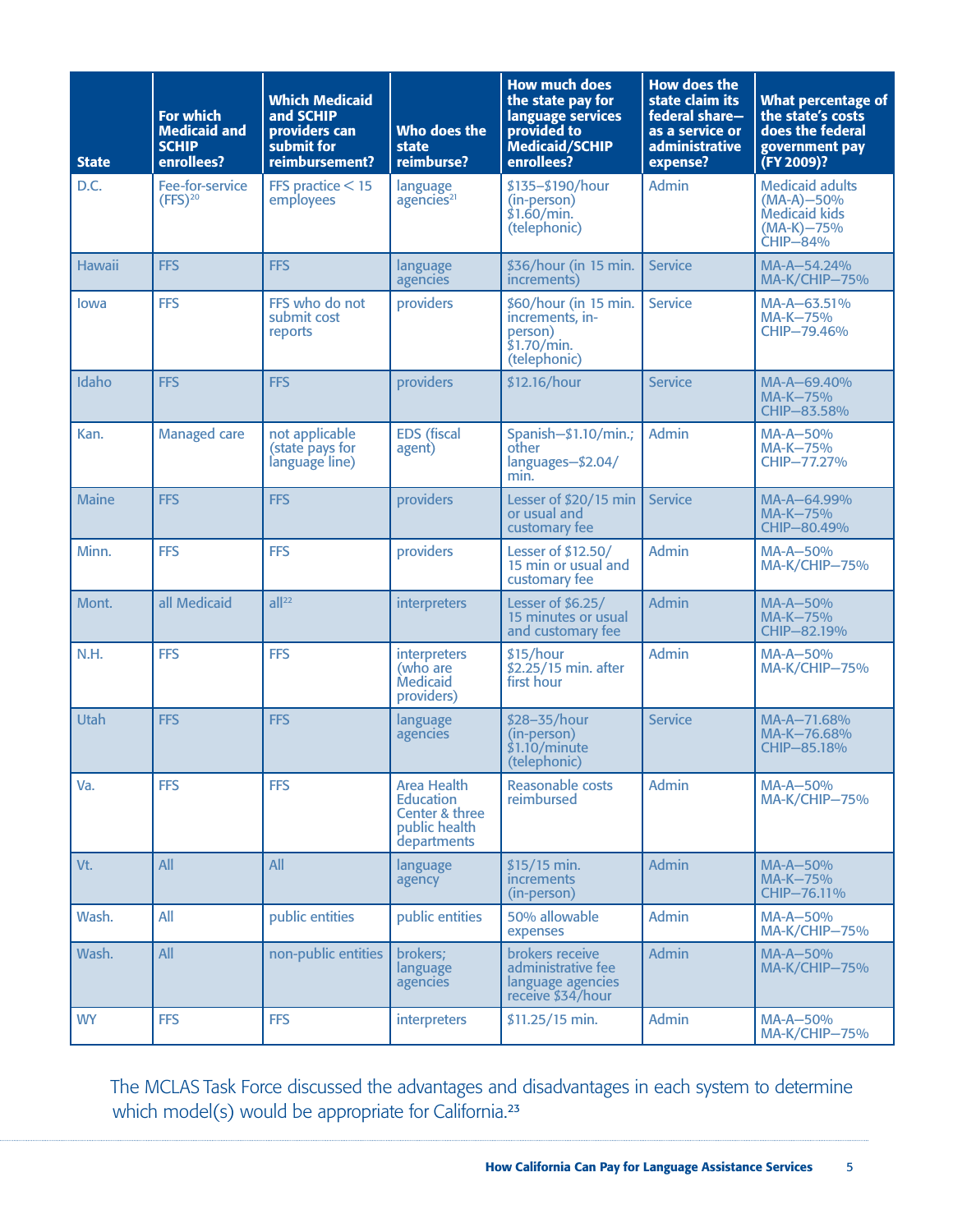# III. A Proposal for California: What Should California's Model Look Like?

California does not currently have a mechanism for the reimbursement of language services for its Medi-Cal program. Due to continuing budget deficits, it does not seek federal funds to pay for language assistance services because such funds require the state to match some of the costs. Public hospitals and Federally Qualified Health Centers (FQHCs) are exceptions and do receive some funding for such services, although not enough to cover all of their costs (the costs of language services are included as part of these entities' overall rates).

The MCLAS Task Force sought to create a system providing reimbursement for as many types of providers as possible, including hospitals, physicians' offices, and clinics, and for all of the different modes of interpreter services—in-person, via the telephone, or through video-conferencing.

After studying the states that provide reimbursement, the MCLAS Task Force focused on Washington state's broker model, one of the most promising reimbursement models because it has a single point of contact and ease of access for providers, decreased administrative overhead, improved oversight of interpreter quality and reductions in Medicaid fraud.<sup>24</sup> Washington's language services delivery system is the oldest and largest in the country, although its broker system was initiated more recently.<sup>25</sup> Although the state-administered broker system allows increased control over quality standards for interpreter services, it does not incentivize health care institutions to increase their own language services. The MCLAS Task Force report examined the relative benefits of brokerage models, as compared with other approaches.<sup>26</sup>

### A. Medi-Cal Fee-for-Service (FFS) Hybrid Model

As a result of its deliberations, the MCLAS Task Force recommended a hybrid Brokerage/ Direct Provider Reimbursement model for California to provide and finance language services within the Medi-Cal fee-for-service program. Reimbursement for language services in the Medi-Cal Managed Care program is already negotiated between the state and the managed care plans.

Under the FFS hybrid model, a Medi-Cal provider will have the option of either choosing to: 1) use a broker to provide the language assistance service, 2) provide the language assistance service and bill for it directly, or 3) a combination of the two. For example, a hospital will be able to bill the state directly for the cost of providing interpreter services for its inpatient encounters but can use a broker for interpreter services in its outpatient clinics.

Using the broker feature, the state will contract with regional brokers for language assistance services and will define the geographic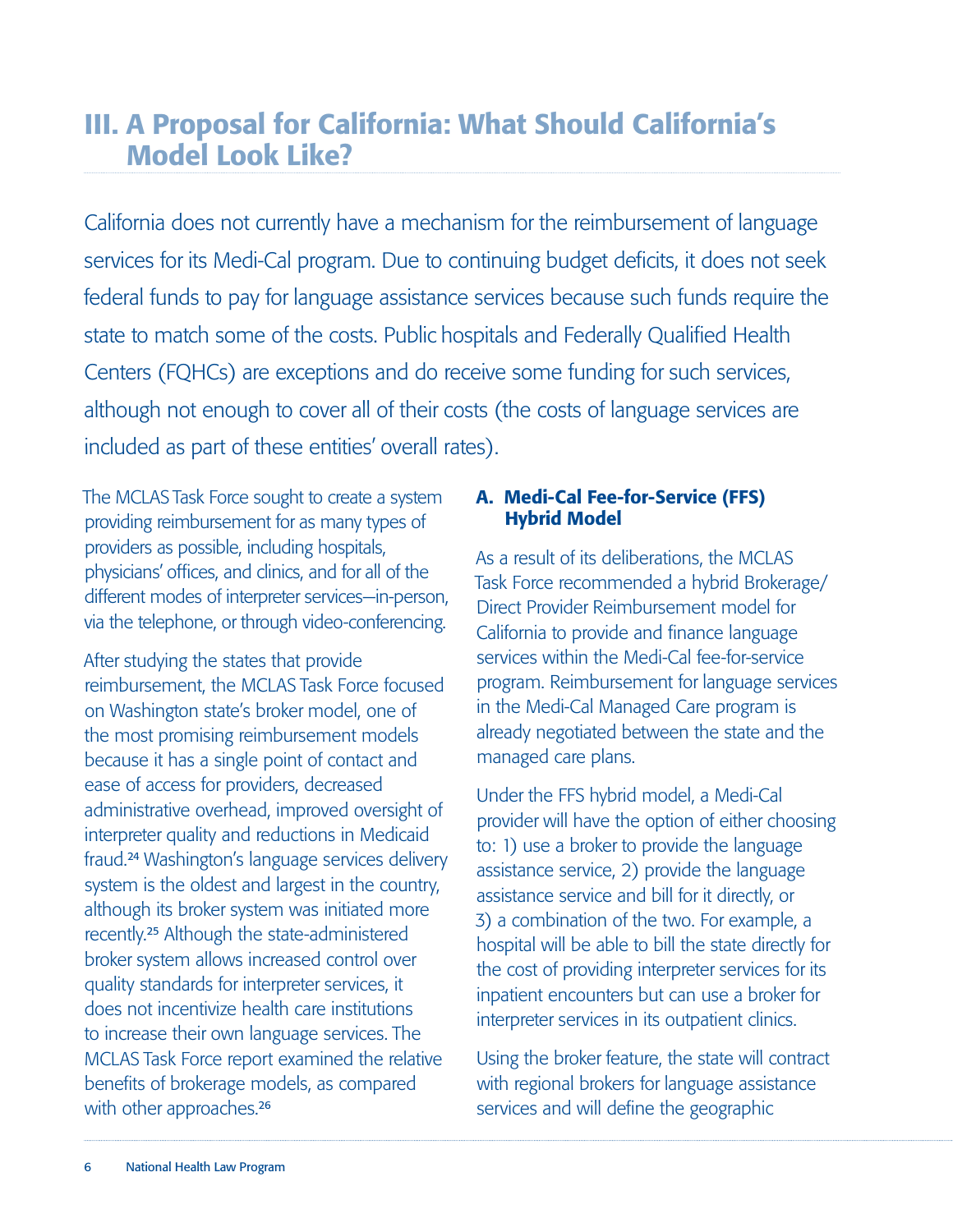regions for broker coverage. The broker must demonstrate capacity to fulfill services and responsibilities for a particular region. Brokers would be paid directly by the state for language services, and would be responsible for coordinating, paying and managing a network of language agencies, as well as verifying the eligibility of Medi-Cal beneficiaries.<sup>27</sup> The regional broker would receive a predetermined administrative fee to manage its overall service, as well as a fee-per-interpreter encounter. 28

Under the Direct Provider Reimbursement Model, Medi-Cal providers who currently provide language assistance services and/or prefer to use their own employees, including bilingual providers and staff, and/or contracted interpreters will be able to bill the state for services rendered. As with the Broker model, providers in the Direct Reimbursement model will be required to ensure that their interpreters are trained and qualified to provide health care interpreting. The MCLAS Task Force report explains how providers could be paid

using the existing Medi-Cal fee-for-service system through the introduction of new billing codes.<sup>29</sup> It is important to include the Direct Provider Reimbursement Model so that health care providers who already have established interpreting programs can maintain those and still obtain payment. Otherwise, with only a broker model, providers would likely be at a disadvantage if they maintained interpreters on-site and/or on-staff if they could not access reimbursement directly.

## B. Pilot Project

Given California's budget constraints, the MCLAS Task Force proposes that the state conduct a two-year pilot project, initially covering a single California county, to test both a broker and direct provider billing system.<sup>30</sup> The first year includes the state hosting a vendor meeting for potential regional brokers, developing a start-up fund for potential brokers and reviewing data about LEP encounters in the Medi-Cal FFS program. Actual delivery of services and evaluation of the system

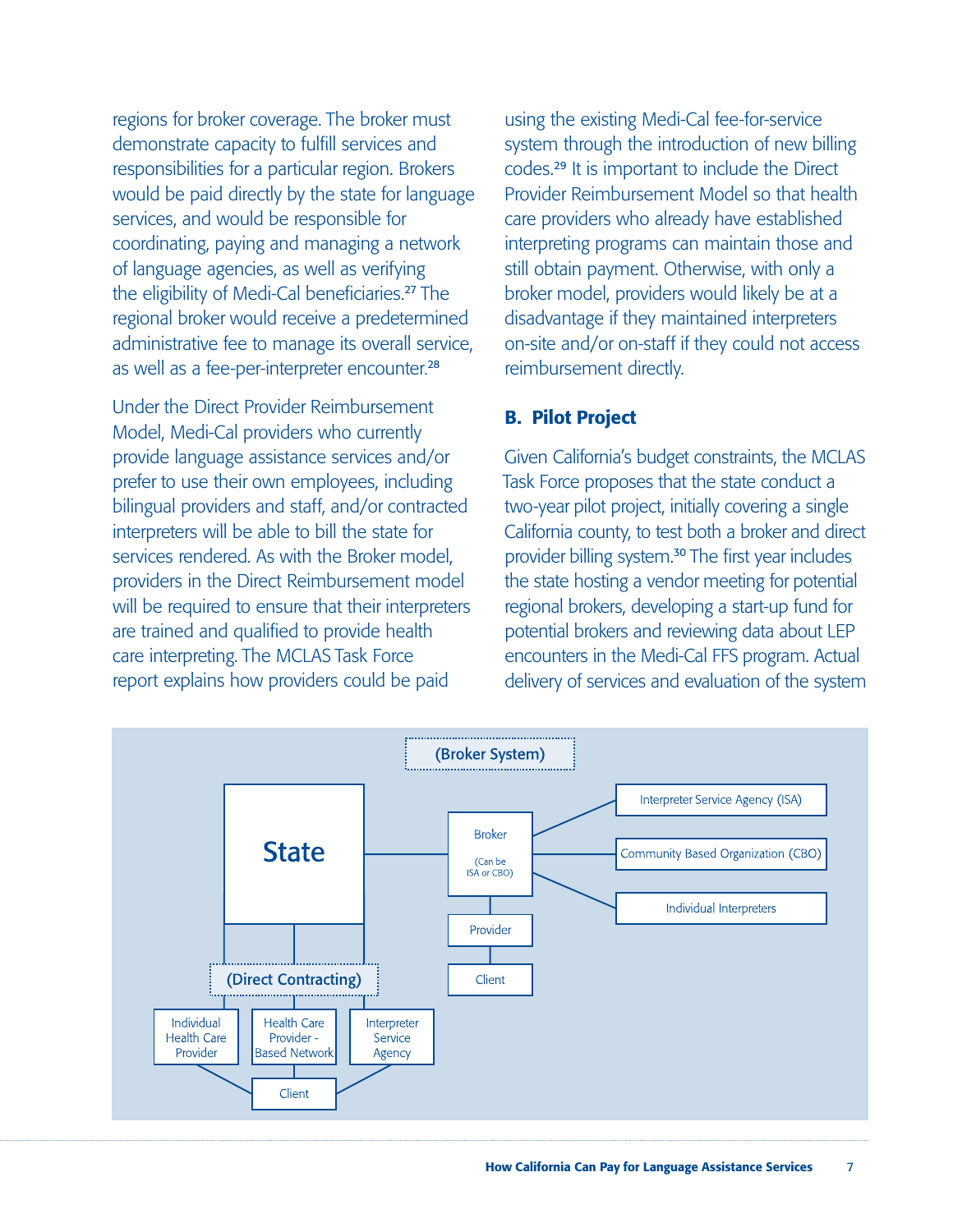is projected to begin in Year 2. The pilot project would allow the state to determine statewide implementation costs as well as to assess the feasibility of the hybrid system statewide.

During the pilot project period, the MCLAS Task Force recommends forming an external

stakeholder group to assess and advise the state on overall implementation of the pilot project, as well as to address contingencies that may arise. In order to assure the continued viability of the broker, the state should allow for a one-year extension if standards are met.

### Pilot Project Timeline

#### **STATE ASSESSMENT**

The State will review MCLAS recommendations. To assist in assessing and advising overall implementation, the State shall convene:

- Technical Advisory Group (internal)
- Stakeholder Group (external)

#### **HYBRID MODEL PILOT PROJECT**

Year 1 of Phase 2 shall serve as a ramp-up period for pilot project. State should:

- Host vendor convening (to determine final location)
- Develop start-up fund for potential broker vendors

Year 2 of Phase 2 will implement delivery of services (State transitions Stakeholder Group to Quality Assurance Board)

**BSPI** 

#### STATEWIDE IMPLEMENTATION OF BROKER SYSTEM AND DIRECT PROVIDER REIMBURSEMENT

Includes creation of:

- Quality Assurance Board (QAB)
- Defined regions, contracted brokers, direct providers

Continued provision of language services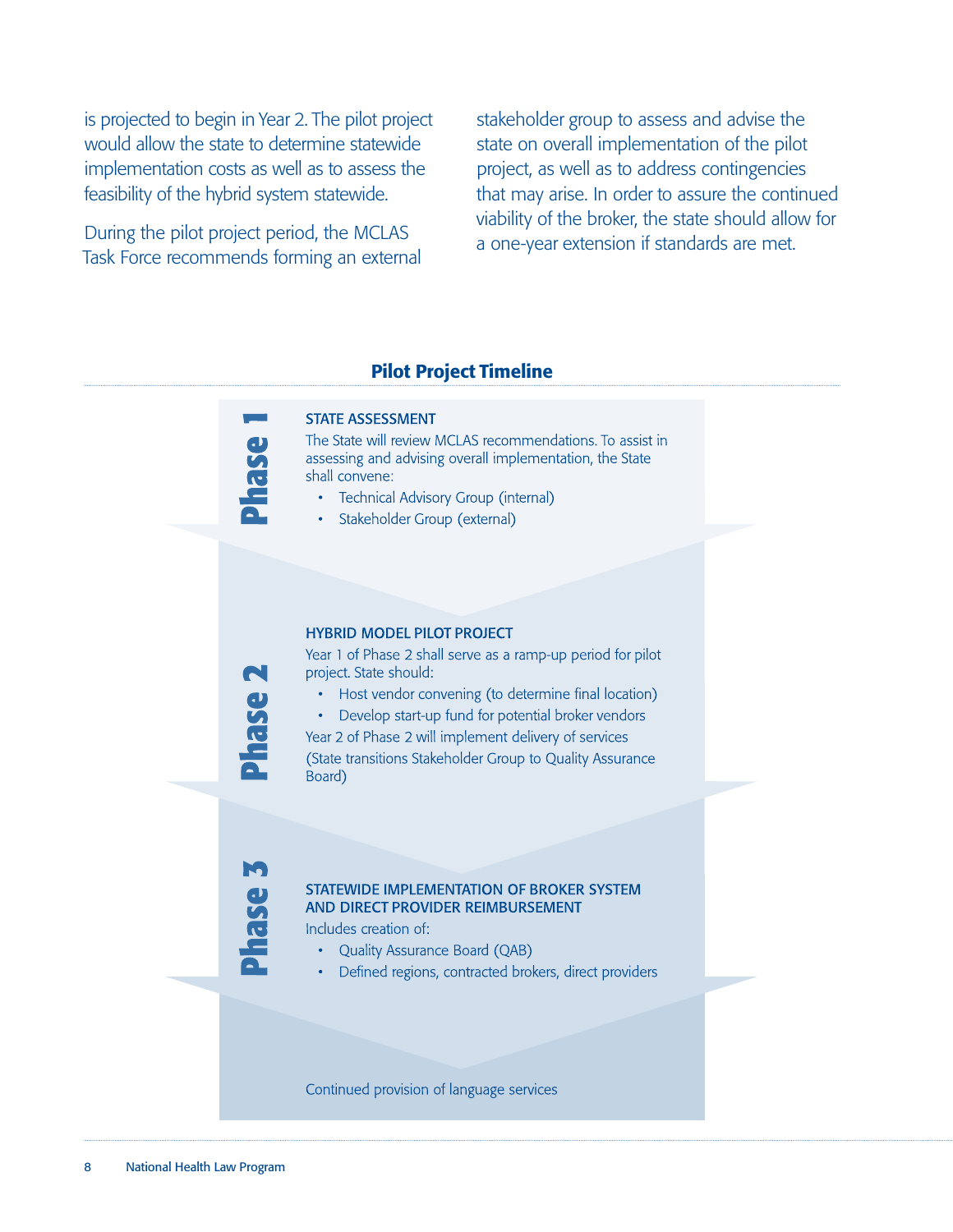# IV. Other Implementation Issues

The MCLAS Task Force identified many related issues when considering potential language services models for the state. Given the short time allowed to develop its proposals, the report only highlights some of the key issues that should be more thoroughly addressed when the chosen model is implemented. The remainder of this Issue Brief addresses some of the more relevant sections of the Task Force's report.

## A. Reimbursement of Safety Net Providers

Many safety net health institutions—such as public hospitals; public clinics; and non-profit community health centers, including Federally Qualified Health Centers (FQHCs)—receive some reimbursement for the language services they provide, but significant costs remain unreimbursed. Although the state's public hospitals do not receive any state reimbursement, they receive some federal payment for the cost of language services;<sup>31</sup> yet more than half of their costs are unreimbursed. If the state would cover 50 percent of the costs of interpreter services, this would bring reimbursement levels closer to actual costs, and provide opportunities to sustain and expand language services to LEP beneficiaries. The MCLAS Task Force recommends that all hospitals, not just public hospitals, have two options for providing language services and obtaining reimbursement from the state for services provided to Medi-Cal patients: 1) direct billing to the state using either an enhanced encounter rate (T-code) or expensing the claims as an administrative expense, and/or 2) using the broker service.

FQHCs also are federally required to provide language assistance services to their LEP

patients, and the cost of such services is included in an all-inclusive prospective payment rate (PPS). However, not all FQHCs include the costs of providing interpreter services in their PPS rate, so their costs are understated. Therefore, the MCLAS Task Force recommends allowing FQHCs to continue to secure reimbursement through the PPS rate and having the state facilitate a change of the scope of service for FQHCs that do not include the costs of language assistance services included in their PPS rate. The MCLAS Task Force also recommends that FQHC providers be allowed to use the broker for those languages that are unavailable at the FQHC.

## B. Quality and Standards for Interpreters

The MCLAS Task Force recommends a system to ensure that Medi-Cal beneficiaries have access to competent, trained and tested interpreters. An accrediting organization would be responsible for accrediting agencies, programs and/or schools—called "Interpreter Training Programs" (ITPs)—that conduct interpreter training and testing. The accredited program will conduct training and administer a competency test. Interpreters who have a certificate of completion from an accredited ITP will be eligible to receive reimbursement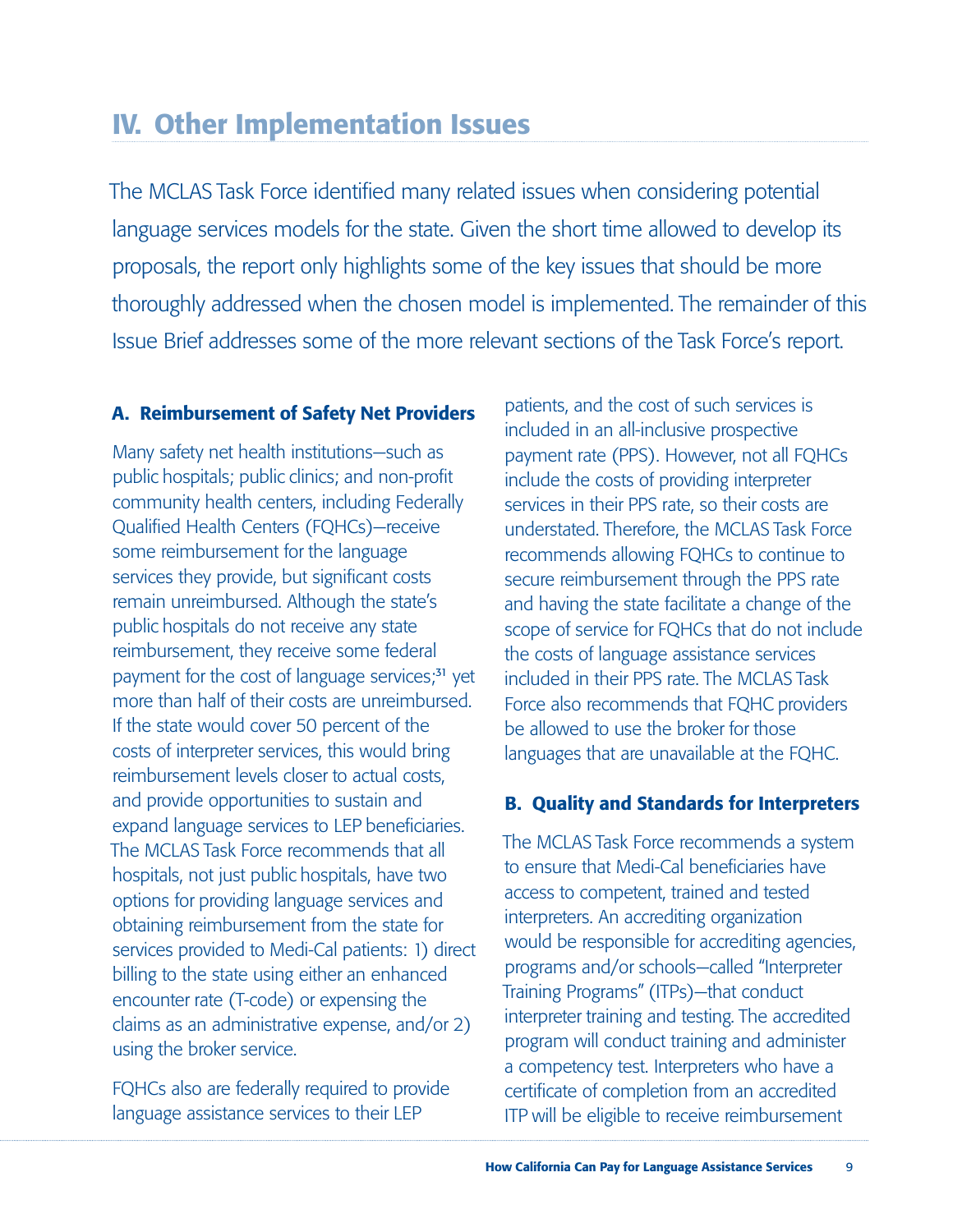for language services through Medi-Cal. Additionally, because there are interpreters providing services in California today, the MCLAS Task Force recommends that they be "grandfathered" into the system and be eligible for reimbursement.<sup>32</sup> DHCS would develop a system to track and maintain records identifying interpreters who are eligible for Medi-Cal reimbursement. In addition to the proposed accreditation process, the state could accept a certification process as a prerequisite or alternative process for reimbursement to ensure interpreter competency. For example, the Certification Commission for Healthcare Interpreters (CCHI), launched in 2009 after the MCLAS Task Force had completed its report, is developing a national, valid, credible, vendor-neutral certification program that the state could adopt.<sup>33</sup>

A Quality Assurance Board (QAB) of experts and advocates would be established by DHCS to assure the quality of interpreting and development of an effective Medi-Cal language-services program. The QAB would provide advisory and technical assistance to DHCS, and help develop, implement and monitor the Medi-Cal language-services program. The final set of core competencies for health care interpreters would be determined by the state working with the QAB.<sup>34</sup> The state and the QAB should consider adopting nationally recognized standards on training that are currently being developed by the National Council on Interpreting in Health Care (NCIHC), which is a multidisciplinary organization whose mission is to promote culturally competent professional health care interpreting as a means to support equal access to health care for individuals with limited English proficiency.<sup>35</sup>



The MCLAS Task Force also recommends the state undertake the following language access responsibilities: monitor compliance; identify and resolve complaints related to language services; oversee implementation of the language-services program; establish a free, well-publicized, centralized complaint line to handle concerns and complaints of LEP beneficiaries;<sup>36</sup> issue Medi-Cal eligibility cards identifying the beneficiary's oral and written language needs;<sup>37</sup> educate Medi-Cal populations about their rights to free interpreter and translation services and how to secure interpreter services; educate Medi-Cal providers about language assistance services available through the new system; and conduct audits of brokers to ensure contract compliance, including maintaining an adequate network of interpreters.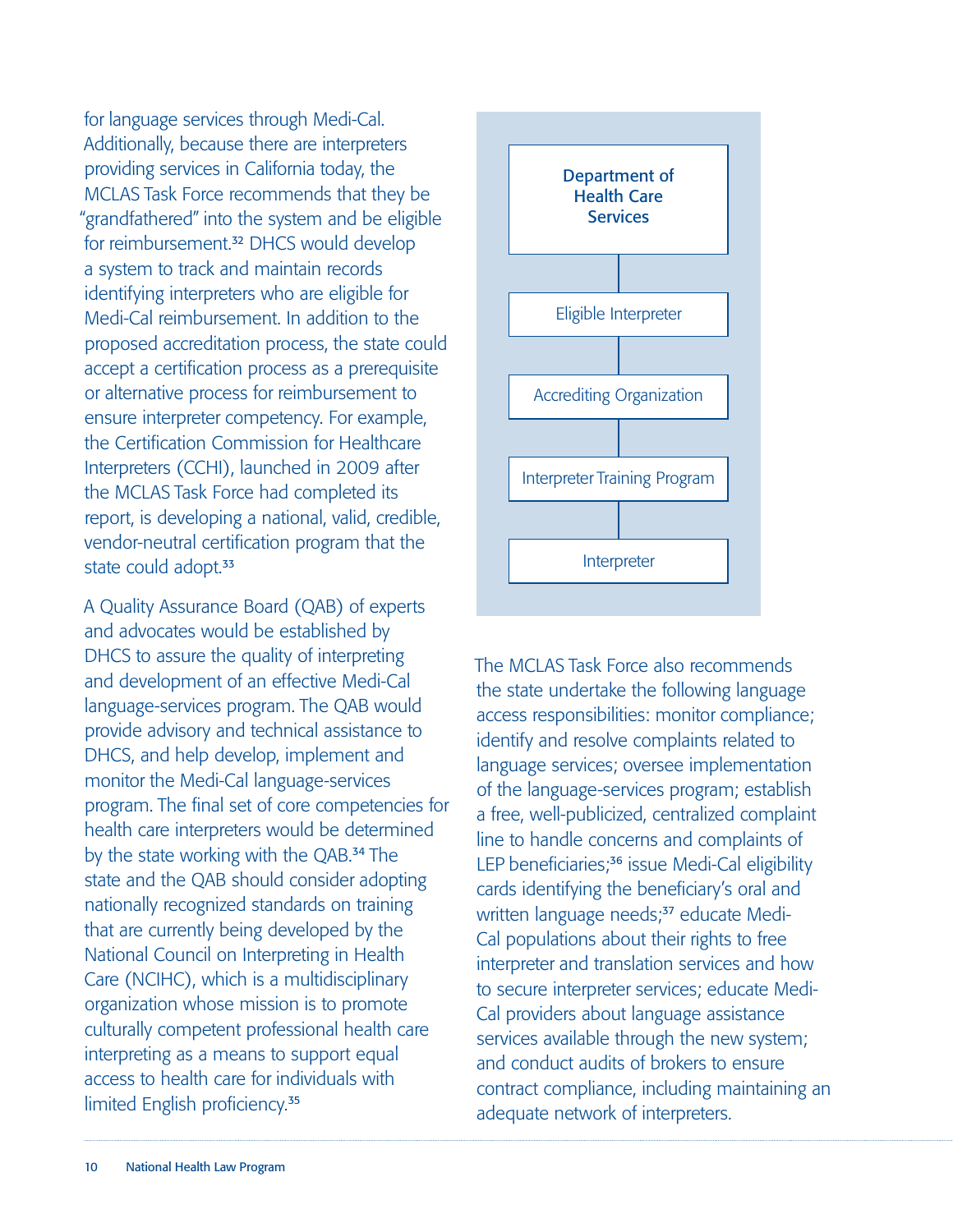### C. Managed Care

Medi-Cal managed care plans are obligated to provide cultural and linguistic services to their enrollees. The MCLAS Task Force recommends that the plans have an option retain the services of a broker for a fee and inform contracted providers about this option. The MCLAS Task Force also recommends that DHCS review with managed care plans the following information: the number of LEPs in each plan, the range of language services provided to LEPs, LEP language service utilization rates, annual cost of providing language services, and the relative cost and effectiveness of different types of language services. The MCLAS Task Force should also inform managed care plans that they can receive an enhanced match rate for the portion of the capitated rate that is related to language services under guidance issued by the Centers and Medicare and Medicaid Services in 2010.<sup>38</sup>

Existing auditing and enforcement mechanisms could be strengthened through a survey of LEP enrollees about the use of language services, and education of Medi-Cal beneficiaries about the language services available and of the Ombudsman Toll-Free 1-888-452-8609 line. Managed care plans also should educate providers on their available language services.

### D. Mental Health

The state's mental health system operates under a county-operated Mental Health Medi-Cal Managed Care Plan (MHP) program that includes oversight by the state. Similar to other managed care programs, the mental health "carve out" of Specialty Mental Health services should include interpreter services, but specific costs for interpreter services are not available. Because each MHP must develop and implement a Cultural Competence Plan and develop strategies for providing language services for persons served through the managed care contracts, the MCLAS Task Force recommends improved documentation to make an informed assessment of language needs of Medi-Cal beneficiaries with mental health needs and further studies to identify language services costs.

Proposition 63 (Prop 63) funds can be used to support programs under the MHPs. The creation of Prop 63's Cultural and Linguistic Competence Technical Resource Group gives the mental health community a forum to identify linguistic barriers for accessing mental health services. The MCLAS Task Force recommends aligning services between the recommendations found in its report and those of the Cultural and Linguistic Competence Technical Resource Group.

### E. Translation of Written Documents

The MCLAS Task Force recognizes the importance of having written information available in non-English languages as well as interpretation services, and recommends that document translation be handled in a manner similar to that for oral interpreters, since both are reimbursable services under Medicaid. For state documents, DHCS should assume the responsibility for translating documents for FFS beneficiaries.

Any Medi-Cal provider should be able to request the translation of a vital document from the broker.<sup>39</sup> As part of their contracting process with the state, brokers will be assessed for their capacity to translate vital documents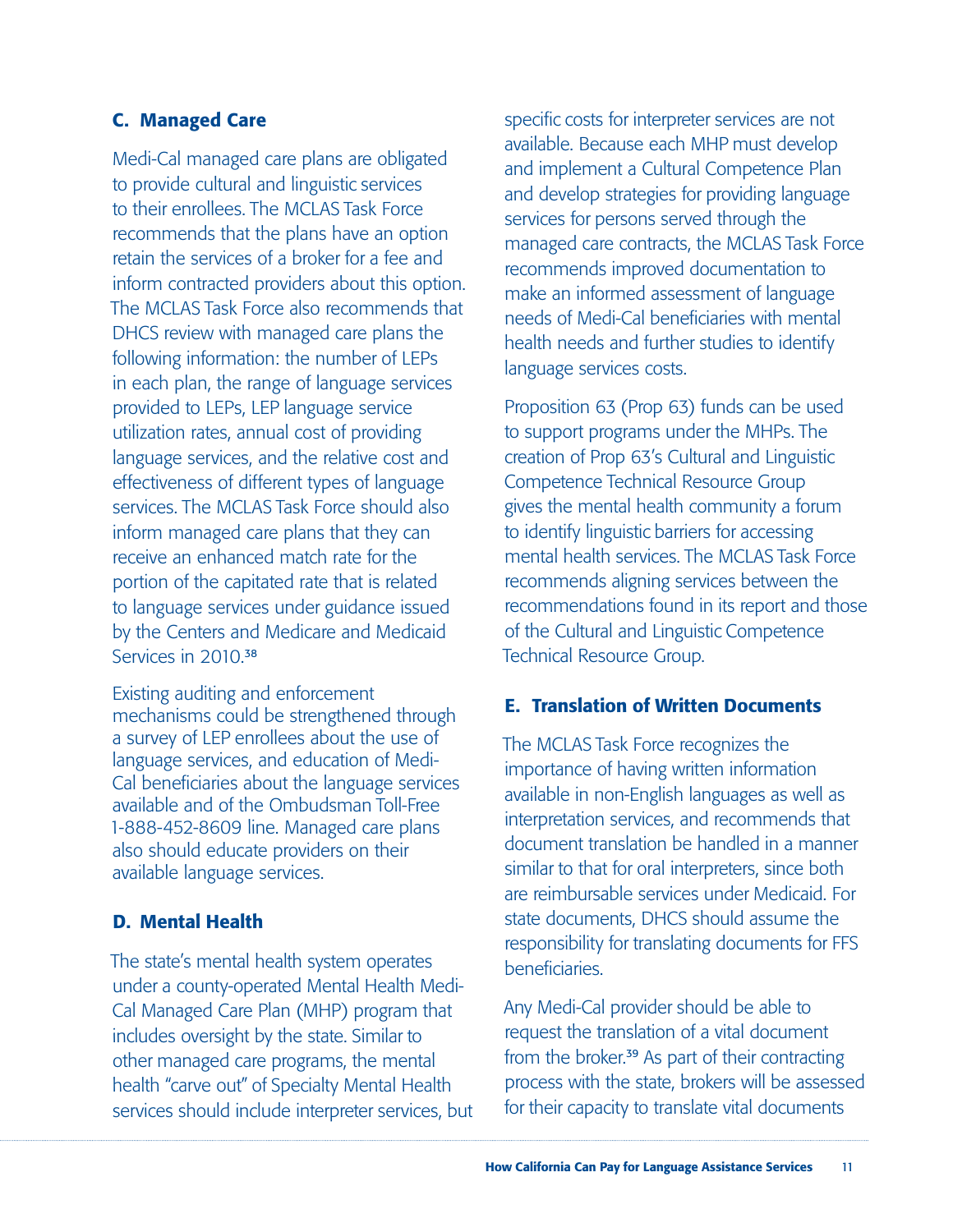into all Medi-Cal Managed Care threshold languages, either through the broker's staff or contracts with other vendors.<sup>40</sup> The ability to translate or arrange for the translation of

documents should be considered in the awarding of vendor contracts. Any provider who requests translation of a vital document should be able to receive that translated document from the broker in a reasonable time frame.

## V. Next Steps: Where Do We Go From Here?

The MCLAS Task Force Report issued the final report in 2009 and has continued to discuss its findings with DHCS. However, the final recommendations and the proposed pilot project to test the hybrid broker/direct reimbursement mechanism have not been adopted by DHCS due to budget deficits. When the pilot project and final recommendations are implemented, an internal work group and an external stakeholder work group should be created to implement other provisions of the recommendations, including a Quality Assurance Board to address the quality of language services, standards for interpreters and translators, and other patient-safety issues.

Until the recommendations are adopted and implemented, MCLAS Task Force members will continue educating providers; consumers; community-based agencies; public officials, including legislators; and other stakeholders about the need to adopt the Task Force recommendations to establish an effective funding mechanism to pay for language services in California's Medi-Cal program. Advocates and other stakeholders will also seek increased support for the proposed reimbursement mechanism when funds are available. MCLAS Task Force members are optimistic that language service and funding recommendations will be implemented to accommodate the needs of LEP beneficiaries in the state's Medi-Cal FFS Program. By creating an effective and efficient language assistance delivery system, California will again be able to lead the way for improved, egalitarian healthcare for an increasingly multicultural society.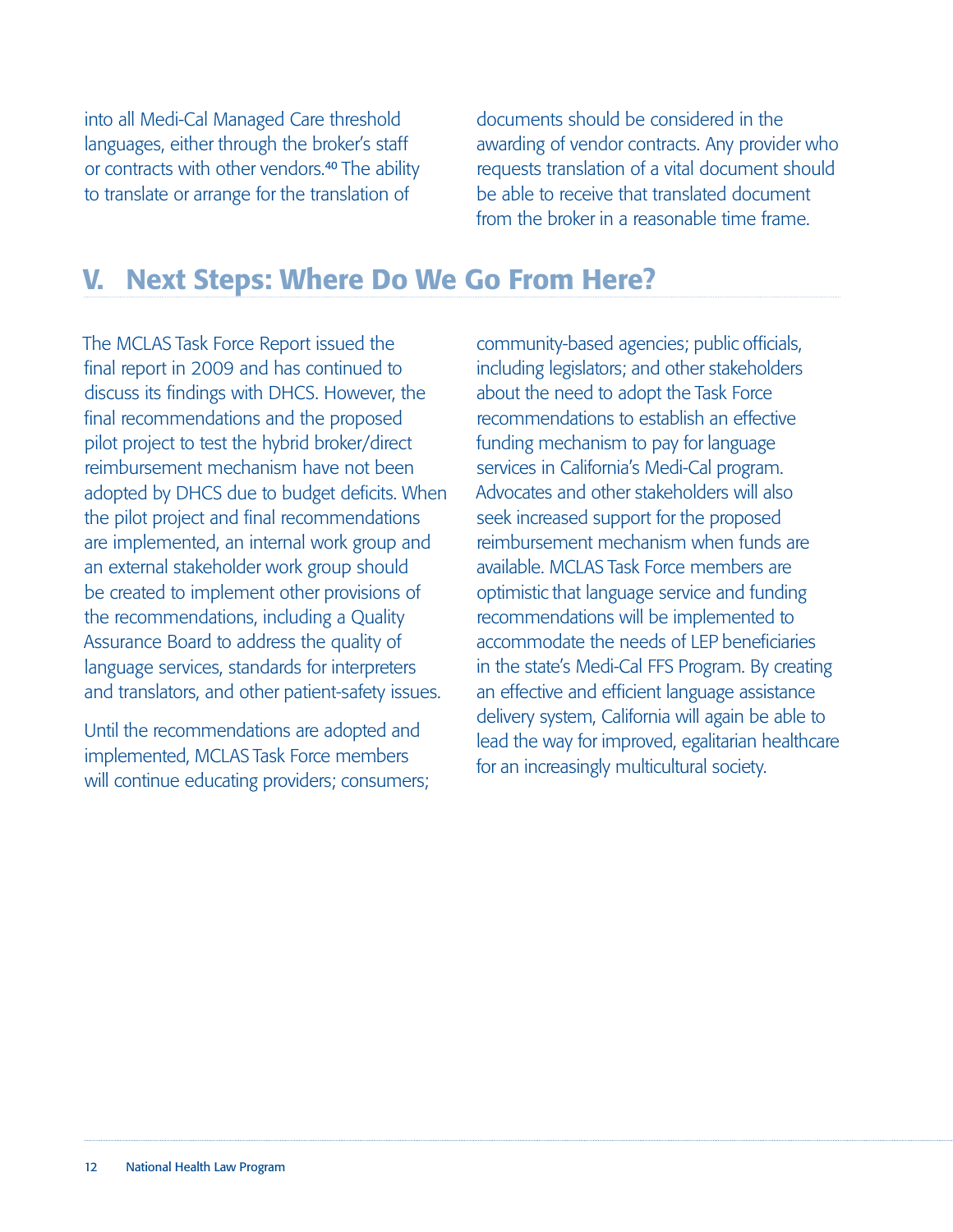# **Endnotes**

- 1 2000 U.S. Census. www.census.gov. Of these residents, 47% report that they do not speak English "very well" and thus could be considered LEP (representing just over 20% of all Californians). *Id*. Among the state's 6.7 million Medi-Cal beneficiaries, almost half speak a primary language other than English at home. Medi-Cal Language Access Services (MCLAS) Task Force., *Providing Language Services for Limited-English Proficient (LEP) Patients in California: Developing a Service System for the State*, (hereinafter MCLAS Report), at 7–8.
- 2 In California, the state administers the Medi-Cal program through two separate systems: traditional Fee-for-Service (FFS), which covers approximately 52 percent of Medi-Cal beneficiaries, and Medi-Cal Managed Care, which covers the other 48 percent. "Fee-for-service" generally refers to services *not* provided through a managed care organization, community health center or in-patient hospital settings. Providers agree to accept a state-set "fee" for the specific "service" provided. Under Medi-Cal Managed Care, the managed care plans agree to a set capitated rate per enrollee, rather than a set fee per service provided.
- 3 Although the MCLAS Task Force explored estimating the costs of providing language assistance services, it did not have enough time to consider many of the factors that needed to be resolved prior to determining the state's overall costs. Therefore, the MCLAS Task Force recommends that the state perform a quantitative analysis of potential costs, incorporating the information it derives when planning and conducting one or more pilot projects. MCLAS Report at 37–38.
- 4 *See e.g.*, L. Ku and G. Flores. Pay Now or Pay Later: Providing Interpreter Services in Health Care; *see* MCLAS Report at 7.
- 5 *See Lau v. Nichols*, 414 U.S. 563 (court found national origin discrimination included discrimination based on language.; 68 Fed. Reg.

47311, 47312 (Aug. 8, 2003); *see* MCLAS Report at 14–16 and Appendix E; *see also* National Health Law Program, *Ensuring Language Access in Health Care Settings; Legal Rights and Responsibilities*, (2003) for a fuller discussion of the federal language access requirements.

- 6 68 Fed. Reg. at 47311; *see* MCLAS Report at Appendix E.4.
- 7 The DHHS LEP guidance sets out procedures for federal fund recipients to ensure meaningful access and compliance with Title VI by balancing four factors to determine the level of language assistance services the federal fund recipient must provide. The following four factors must be balanced on a case-by-case basis: 1) the number or proportion of LEP persons served or encountered in the eligible service population; 2) the frequency with which the LEP individuals come in contact with the program, activity or service; 3) the nature and importance of the program, activity or service, and 4) the resources available to the recipient and costs. *Id*. at 68 Fed. Reg. 47311, 47314–15 (Aug. 8, 2003); *see* MCLAS Report at 65–66, Appendix E.4. For further explanation of the elements of an effective plan on language assistance for LEP persons, *see id*. at 68 Fed. Reg. 47319–21, MCLAS Report at 70–72.
- 8 MCLAS Report at 170–197, Appendix G. There are language access requirements for the private health care market, including SB 853, which requires all health care service plans and health insurers in the state to establish Language Assistance Programs and meet similar requirements under Title VI, including conducting an assessment of language needs of enrollees and insureds, a written a language access plan that includes the provision of interpreter and translation services, and notice of the free language assistance services. *See* Cal. Code. Regs. tit. 28, §§ 1300.67.04 & 1300.67.8 (health care service plans); Cal. Ins. Code § 10133.8 & Cal. Code Regs. tit. 10, §§ 2538.1–2538.8 (health insurers).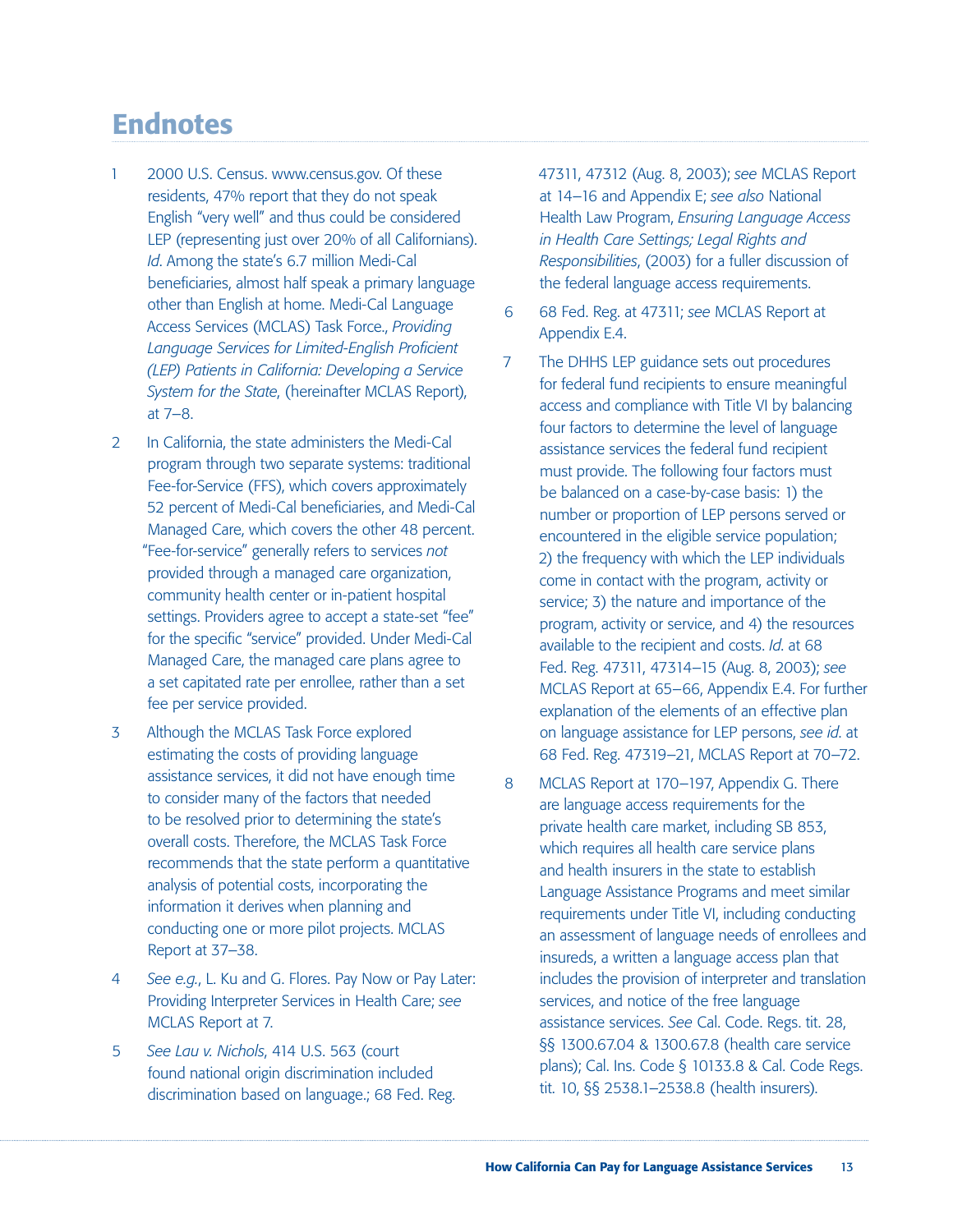- 9 Cal. Gov't Code § 7291
- 10 Cal. Health & Safety Code § 1259(a).
- 11 For a fuller discussion of the state legal requirements, *see* MCLAS Report, at 17–18, and Appendix F; *see also* National Health Law Program, *Overview of the Medi-Cal Program*, Chapter 15: "Linguistically Appropriate and Culturally Competent Services,' (2008), *available at*: http:// healthconsumer.org/Medi-CalOverview2008Ch15. pdf.
- 12 The Medi-Cal Language Access Services Task Force (MCLAS Task Force) was originally convened by DHCS to address the challenges faced by health care providers as a result of the increasing linguistic and cultural diversity of their patients.
- 13 The members of the MCLAS Task Force are: Asian Americans for Civil Rights & Equality, Asian & Pacific Islander American Health Forum, California Academy of Family Physicians, California Association of Public Hospitals, California Black Health Network, California Dental Association, California Family Physicians Association, California Healthcare Interpreting Association, California Hospital Association, California Medical Association, California Pan-Ethnic Health Network, California Primary Care Association, Community Health Group, Fresno Health Consumer Center, Central California Legal Service, Latino Coalition for a Healthy California, and National Health Law Program, with assistance from the California Department of Health Care Services, Medical Care Services, California Department of Health Care Services, Medi-Cal Managed Care, California Department of Public Health, Office of Multicultural Health, California Department of Mental Health , California Health & Human Services Agency, and the Los Angeles County Department of Health Services—Diversity Program. MCLAS Report at 1, 44, Appendix A.1.
- 14 These included community-based providers, interpreter agencies, and experts in the field of interpreter services, such as Asian Health Services, PALS for Health, and Healthy House, all of whom provided valuable information and resources for the final report.
- 15 The principles were based on similar principles developed by a broad coalition of national organizations coordinated by the National Health Law program; *see Language Access in Health Care—Statement of Principle: Explanatory Guide* (2007) *available at*: http://www.healthlaw. org/images/stories/issues/explanatory.guide. revised\_1107.pdf.
- 16 Centers for Medicare and Medicaid Services, *Dear State Medicaid Director Letter*, (Aug. 31, 2003), *available at*: http://www.cms.hhs.gov/smdl/ downloads/smd083100.pdf.
- 17 See National Health Law Program, *Medicaid and CHIP Reimbursement Models for Language Services (2009 Update)* (hereinafter Medicaid/CHIP Models) *available at*: http://www.healthlaw.org.
- 18 States can draw down Medicaid/SCHIP funding in two ways—as a "covered service" (paying for the cost of a service, such as a doctor's office visit or a hospital stay) or as an "administrative expense" (paying for the costs of administering the program). For adults in Medicaid, "covered services", the federal reimbursement rate varies from 50–83%, based on the state's per capita income while "administrative" expenses receive 50% of the costs from the federal government. For all CHIP enrollees and children in Medicaid, the federal share of payments for language services is the higher of 75% or a state's FMAP plus 5%. Children's Health Insurance Program Reauthorization Act of 2009 (CHIPRA), Pub. L. No. 111–3, § 209(b)(amending 42 U.S.C.§ 1396b(a)(2). Some states have decided that the higher federal reimbursement rate for language services as a "covered service" rather than an "administrative expense" warrants the submission of a state plan amendment to the Center for Medicare and Medicaid Services. For more information *see How Can States Get Federal Funds to Help Pay for Language Services for Medicaid and CHIP Enrollees? available at*: http://www.healthlaw.org.
- 19 Although Massachusetts has established a reimbursement mechanism for some of its hospital emergency rooms and in-patient psychiatric facilities, it has not allocated funding for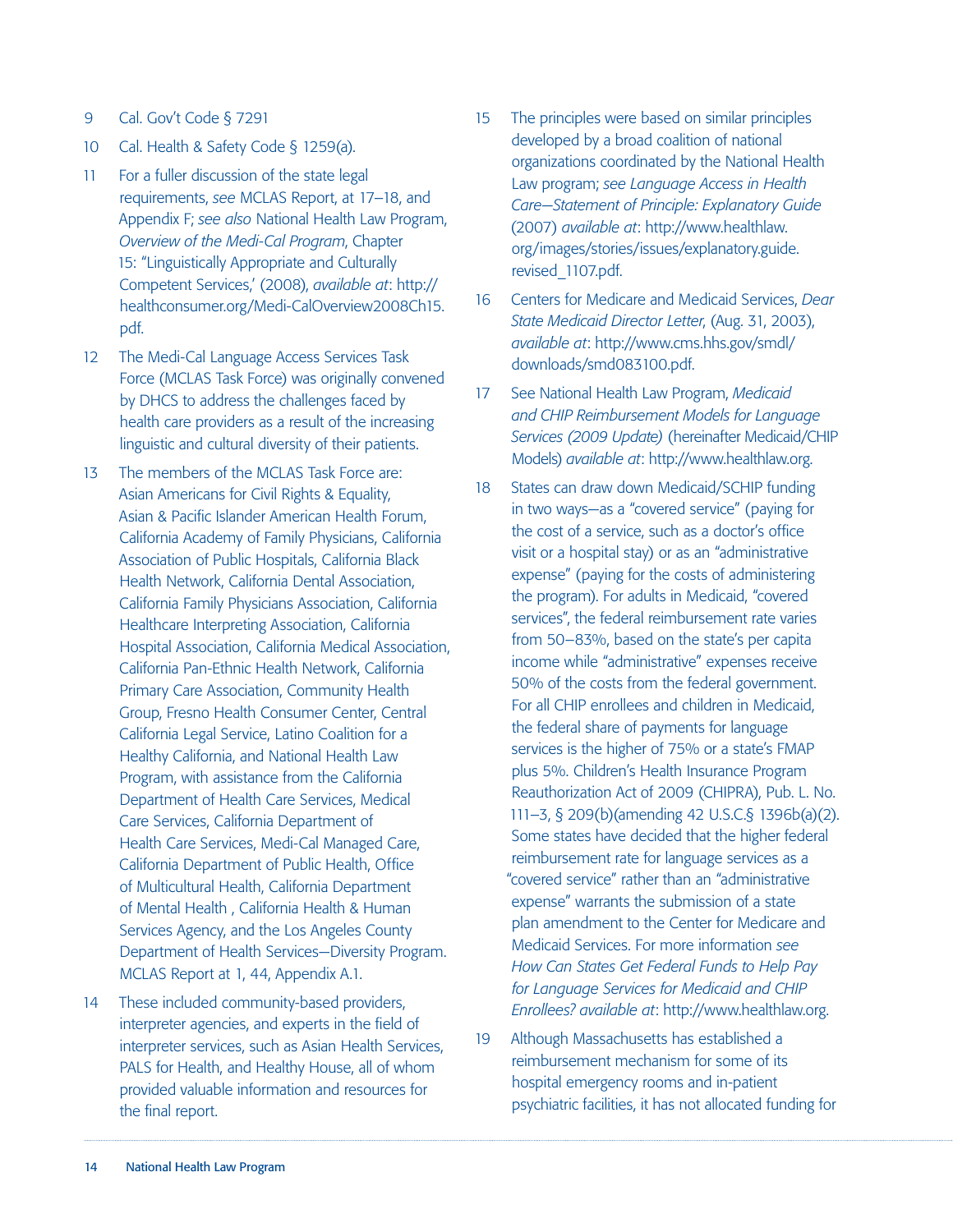language services for the last few years and is not included in this list. *See Medicaid/CHIP Models*.

- 20 *See* fn.2.
- 21 Language agencies are organizations that contract with and schedule interpreters. They may also oversee assessment and/or training.
- 22 Providers who have staff interpreters cannot submit for reimbursement.
- 23 *See* MCLAS Report at 19–24.
- 24 MCLAS Report at 23.
- 25 The state originally contracted and reimbursed interpreter agencies directly but later changed to a broker system, in which regional language services brokers are responsible for filling interpretation requests, billing the state, and paying language providers.
- 26 *See* MCLAS Report at 19–24.
- 27 *See id*. at Appendix I.1 for a fuller explanation of the responsibilities of the broker.
- 28 The broker could contract with individual interpreters, for-profit interpreting agencies, telephonic interpreting companies, communitybased providers of interpreting services, and other entities to provide the actual services and assure competence and quality. These language assistance services will include in-person interpreter services, telephonic interpretation or video/telephone conferencing medical interpreter services. In addition, the broker can also be contacted directly by LEP beneficiaries for assistance in setting up appointments or in instances where they have experienced barriers to either requesting or scheduling an appointment due to the lack of a Medi-Cal provider's ability to communicate with them. *Id*. at 25–27.
- 29 *Id*. at 26–27.
- 30 The MCLAS Task Force included a list of 10 counties in which the hybrid model could be sufficiently tested in a subsequent program. The FFS counties selected have both a significant FFS population (between 50,000 and 300,000 beneficiaries per year) and more than three identified threshold languages in the Medi-Cal

program.

- 31 Under California's Medi-Cal waiver, safety net institutions report their entire operating costs to the state and are reimbursed based on those costs. Since these institutions include their costs for paying language services, there is some limited reimbursement although the reimbursed costs do not meet actual costs.
- 32 *See id*. at 204–205, Appendix I.3 for additional information about the recommendations regarding quality and standards for interpreters.
- 33 *See* Certification Commission for Healthcare Interpreters website for more information: http:// www.healthcareinterpretercertification.org.
- 34 *See id*. at 206–208, Appendix I.3, for standard competencies which should determine the appropriateness of interpreter training for health care interpreters.
- 35 In February 2010, the National Council on Interpreting in Health Care (NCIHC) began its project to develop National Standards for Healthcare Interpreter Training Programs to provide guidance on the development and characteristics of quality interpreter training programs at various levels. NCIHC has published many other national standards for health care interpreters, including a National Code of Ethics and the National Standards of Practice, which can provide valuable guidance to ensure quality interpreter services. *See* NCIHC website for more information: www.ncihc.org.
- 36 For FFS Medi-Cal, upon receiving a complaint from either a patient or provider, the Medi-Cal Managed Care Ombudsman (MMCO) shall contact the relevant broker and arrange for the dispatchment of emergency interpreter services within 30 minutes. For managed care, if a provider complains that a managed care plan is not providing an interpreter as they are obligated to under its contract with DHCS, the MMCO will first contact the plan and allow it the opportunity to provide an interpreter. However, if the plan refuses or cannot provide emergency interpreter services within 30 minutes, the MMCO will follow the procedure for fee-for-service providers: contact the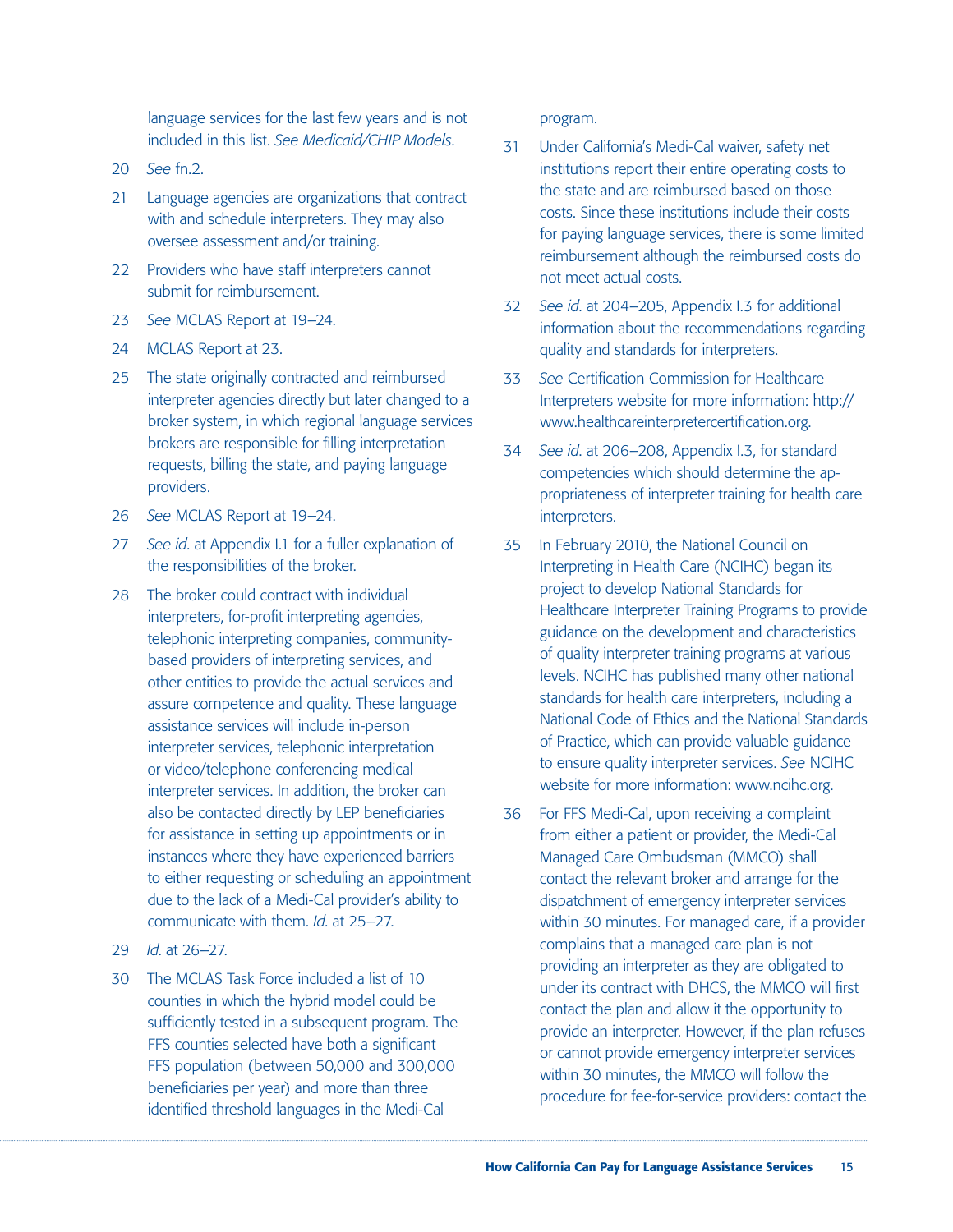relevant broker, arrange for the dispatchment of emergency interpreter services within 30 minutes, and subsequently bill the plan. The MMCO will report all (fee-for-service and managed care) complaints to the state and QAB, along with the resolution of the problem. If a broker, provider or health plan consistently fails to provide interpreters, or has a significant number of complaints, the MMCO and/or state will develop a corrective action plan to resolve the problem. *Id*. at 32

- 37 If the card does not include the needed language information and it is apparent that the LEP patient needs an interpreter, the provider should ask the Medi-Cal beneficiary about her or his language needs and contact the broker to arrange for interpreter services. *Id*. at 32–33.
- 38 *See* Centers for Medicare and Medicaid Services, *Dear State Medicaid Director Letter*, (March 2, 2010; Center for Medicaid Children's Health Insurance Program Reauthorization Act of 2009 (CHIPRA) § 114 & 115.
- 39 The definition of vital documents, and the quality processes needed to ensure adequate and competent translation, will be the same as those specified and required in the Medi-Cal Managed Care program as delineated in the MMCD policy letters. The U.S. Department of Health and Human Services defines vital documents as those that are "vital" to the meaningful access of the LEP populations they serve. These could include, but are not limited to, consent and complaint forms, intake forms with potential for important health consequences, written notices of eligibility criteria, rights, denial, loss, or decreases in benefits or services, notices advising LEP persons of free language assistance, or applications to participate in a recipient's program or activity or to receive recipient benefits or services. *See id*. at 36 and Appendix G. 3&4.

#### 40 Medi-Cal uses a numeric threshold of 3,000

mandatory Medi-Cal eligible individuals residing in the proposed service area whose primary language is not English, or a concentration standard of 1,000 in a single zip code or 1,500 in two contiguous zip codes. Dept. of Health Care Services, Medi-Cal Contract §13(C); *see* MCLAS Task Force Report at 213, Appendix J. Using this definition, effective September 30, 2002, there are currently thirteen threshold languages statewide for all Medi-Cal Managed Care plans that require translated materials: Arabic, Armenian, Cambodian, Cantonese, English, Farsi, Hmong, Korean, Mandarin, Russian, Spanish, Tagalog, and Vietnamese. Dept. of Health Care services, Medi-Cal Managed Care Division (MMCD), All Plan Letter 02003, *Cultural and Linguistic Contractual Requirements: Threshold and Concentration Standard Languages Update* (6/7/02).